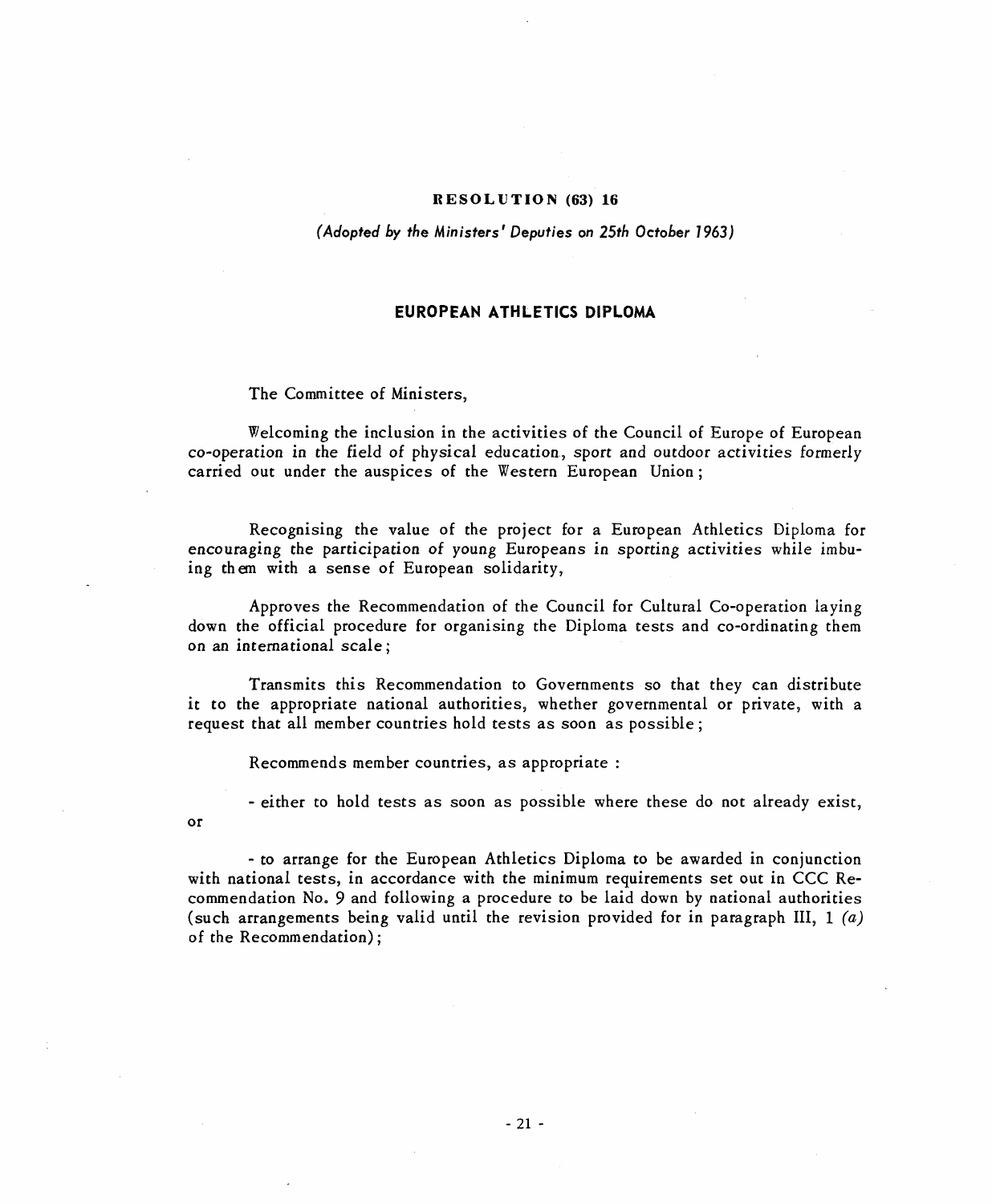Resolves to institute the European Athletics Diploma under the auspices of the Council of Europe;

Resolves further to authorise persons having passed the test under the prescribed conditions to receive and wear the Diploma badge, incorporating the emblem of twelve gold stars on a blue background, and to take part in events reserved for holders of the European Athletics Diploma.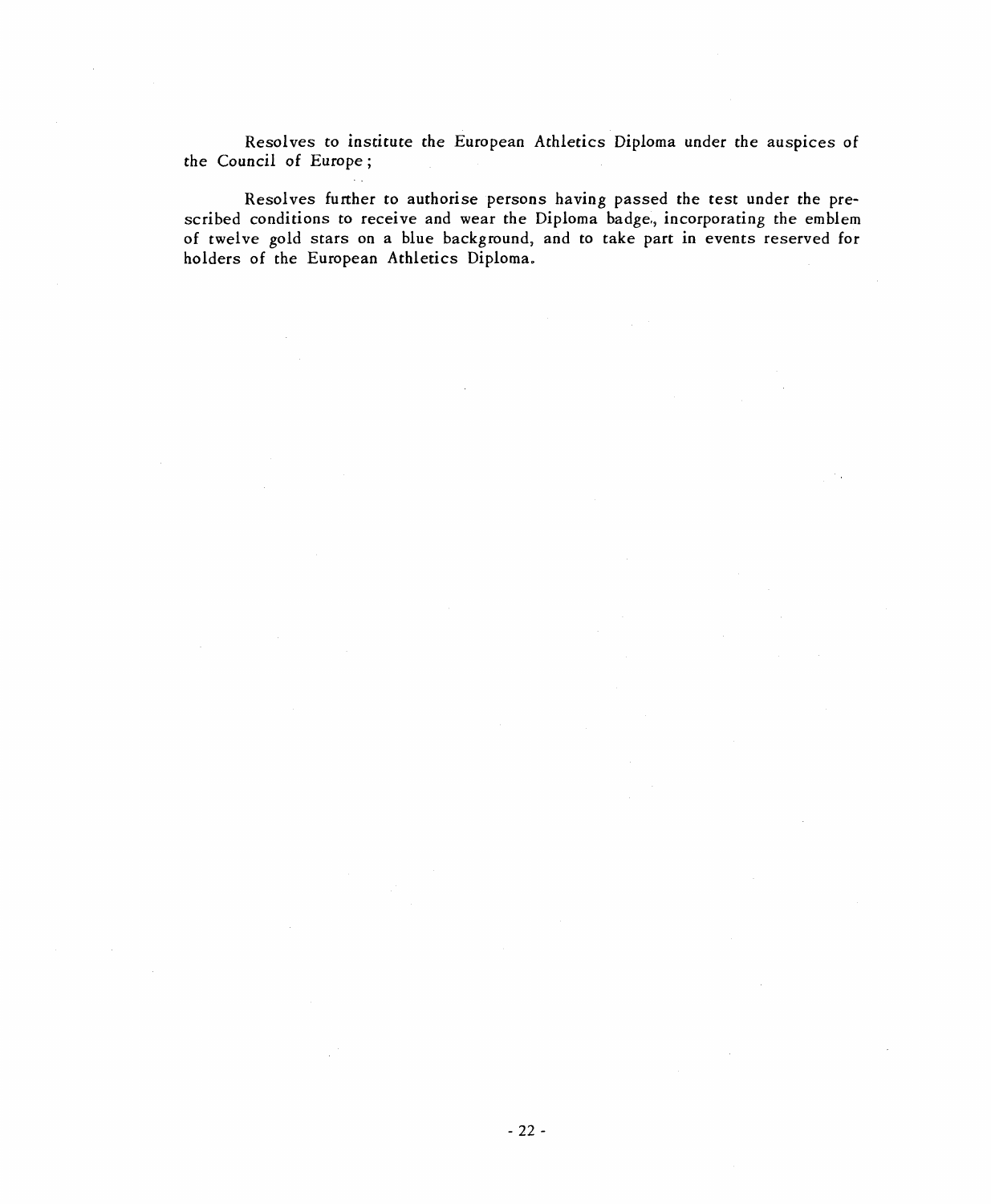#### APPENDIX

# RECOMMENDATION No. 9 OF THE COUNCIL FOR CULTURAL CO-OPERATION ON CONDITIONS GOVERNING THE AWARD OF THE EUROPEAN ATHLETICS DIPLOMA

The Council for Cultural Co-operation,

Whereas one of the aims of its Committee for Out-of-school Education is to promote the participation of young Europeans in sporting activities while imbuing them with a sense of European solidarity;

Having approved the proposal of the Committee to pursue this aim through the creation of a European Athletics Diploma,

Recommends that the Committee of Ministers request all member countries of the Council for Cultural Co-operation to institute the tests for the European Athletics Diploma in accordance with the following provisions:

## 1. Basic Provisions

1. The Council of Europe sponsors the European Athletics Diploma. Instituted with a view to contributing to the cultural unity of Europe, it shall be awarded for successful completion of the prescribed tests in the basic aspects of sport. It shall be conferred at two levels (lower and upper).

2. The European Athletics Diploma is intended to raise health standards in the various countries and to further the idea of cultural unity and solidarity in Europe.

3. To obtain the European Athletics Diploma (lower level) one must have satisfied certain minimum requirements in the basic branches of sport as set out in Section II of these recommendations. The examination will test organic strength, muscular power, skill and endurance. The award of the European Athletics Diploma is also dependent upon a declaration of acceptance of the principles set out in the European Cultural Convention.

4. (a) No one may enter for the upper level of the Diploma until the lower level qualification has been obtained.

 $(b)$  The upper level award shall be made after successful fulfilment of conditions to be determined in detail by a co-ordinating panel composed of countries having demonstrated their interest by launching the Diploma tests. The tests prescribed for the upper level award shall, in general, show evidence of a visit abroad, or a study project of a European character or youth service (e.g. an open air or cultural activity; life-saving and first aid; taking another national test abroad), showing initiative, community spirit and endurance.

 $(c)$  As a transitional measure, the upper level award may be entered for by candidates holding a national diploma of equivalent standard to the tests outlined in this Recommendation. This provision shall apply until the establishment of the European tests in the country concerned.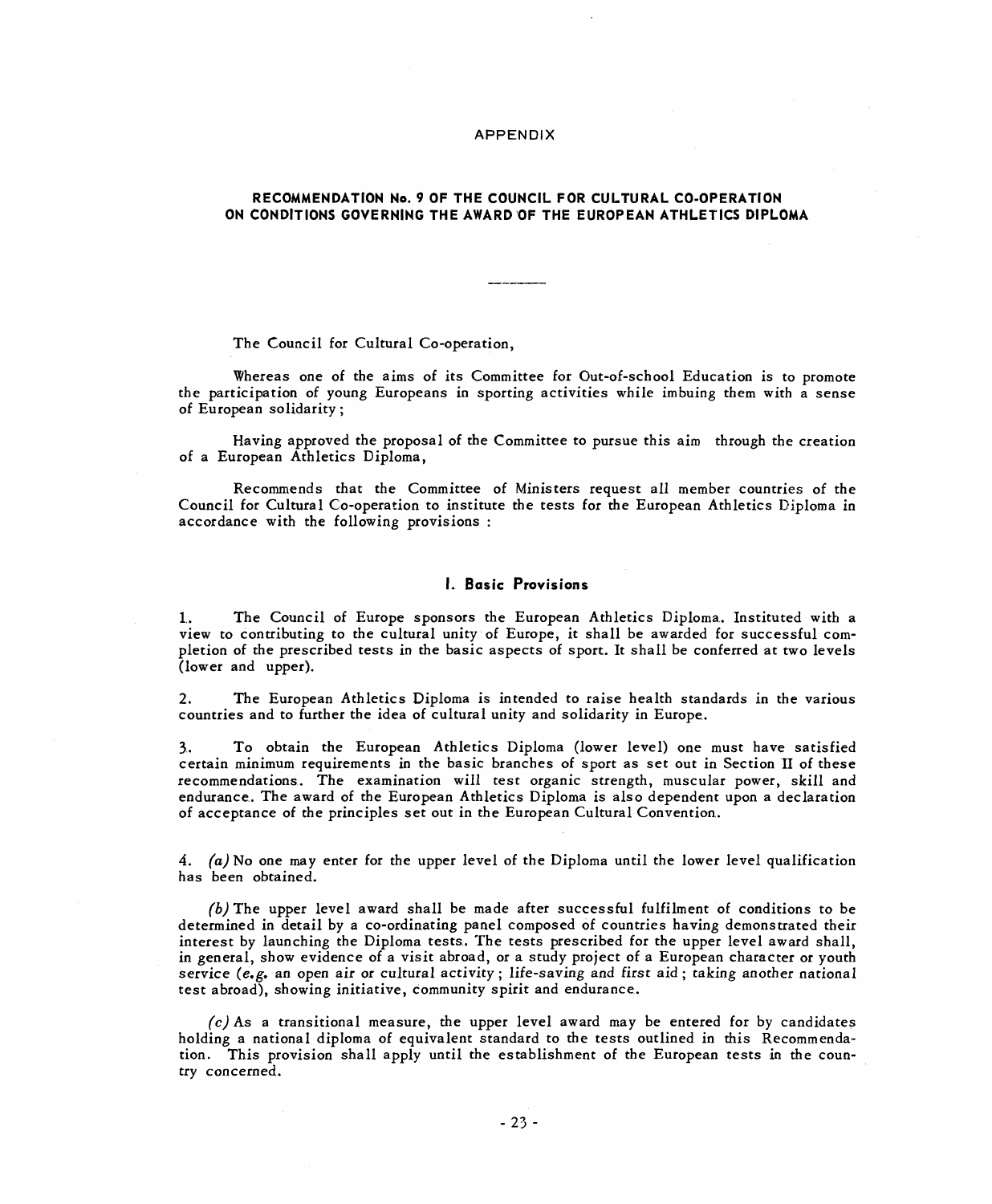5. The conditions under which the tests are taken are the subject of special provisions. These are the responsibility of the competent sports organisations in the various countries.

6. In the first instance, the European Sports Diploma shall be established for boys and girls between 16 and 18 years old. These age-limits shall run from 1st January to 31st December in the year in which the tests are taken. The 18-year age-limit shall not apply to the upper level award.

7. Tests must be completed by 31st December of the year in which they are begun.

8. A medical examination is recommended for all candidates prior to taking the tests.

9. The European Sports Diploma should enjoy the protection of the national sports authorities, both public and private.

## II. Athletics test

# Minimum requirements for the lower level award

## (16 to 18 years)

One test to be chosen from each of the following five sections:

|  |                  |           | <b>Boys</b>               |             | Girls           |            |  |
|--|------------------|-----------|---------------------------|-------------|-----------------|------------|--|
|  | 1. Running       | 60 m.     | 8.6 sec.                  |             | $9.8$ sec.      |            |  |
|  |                  | 80 m.     | 11.2 sec.                 |             | 13.0 sec.       |            |  |
|  |                  | 100 m.    | 14.0 sec.                 |             | $16.0$ sec.     |            |  |
|  | 2. Jumping       |           |                           |             |                 |            |  |
|  | - high jump      |           | $1.30$ m.                 |             | $1.05$ m.       |            |  |
|  | - long jump      |           | $4.35$ m.                 |             | $3.45$ m.       |            |  |
|  | 3. Throwing      |           |                           |             |                 |            |  |
|  | $(a)$ weight put | $3$ kg    |                           |             | $6.80$ m.       |            |  |
|  |                  | $4$ kg    | 8.80 m.                   |             | $6.00$ m.       |            |  |
|  |                  | $5$ kg    | 8.00 m.                   |             |                 |            |  |
|  |                  | $6$ kg    | 7.50 m.                   |             |                 |            |  |
|  |                  | $7.25$ kg | $6.60$ m.                 |             |                 |            |  |
|  | $(b)$ discus     | $1.5$ kg  | 20 m.                     | Hockey ball | 90 g.           | 30 m.      |  |
|  |                  | $1.75$ kg | 19 m.                     | or similar  | 150 g.          | 27 m.      |  |
|  | $(c)$ javelin    | 600 g.    | 25 m.                     |             | 16 m.           |            |  |
|  | 4. Swimming      | 200 m.    |                           | Free style  |                 | Free style |  |
|  |                  |           | No time-limit             |             | No time-limit   |            |  |
|  | 5. Endurance     |           |                           |             |                 |            |  |
|  | walking          | 20 km.    | 4 h.                      |             | Choice of       |            |  |
|  | running          | 2 km.     | 8 min.<br>12 min. 30 sec. |             |                 |            |  |
|  |                  | 3 km.     |                           |             | tests to        |            |  |
|  | swimming         | 500 m.    | 15 min.                   |             |                 |            |  |
|  | cycling          | 20 km.    | 55 min.                   |             | be fixed        |            |  |
|  | ski-ing          | 5 km.     |                           |             |                 |            |  |
|  | skating          | 20 km.    |                           |             | by each country |            |  |
|  | sculling         | 3 km.     |                           |             |                 |            |  |